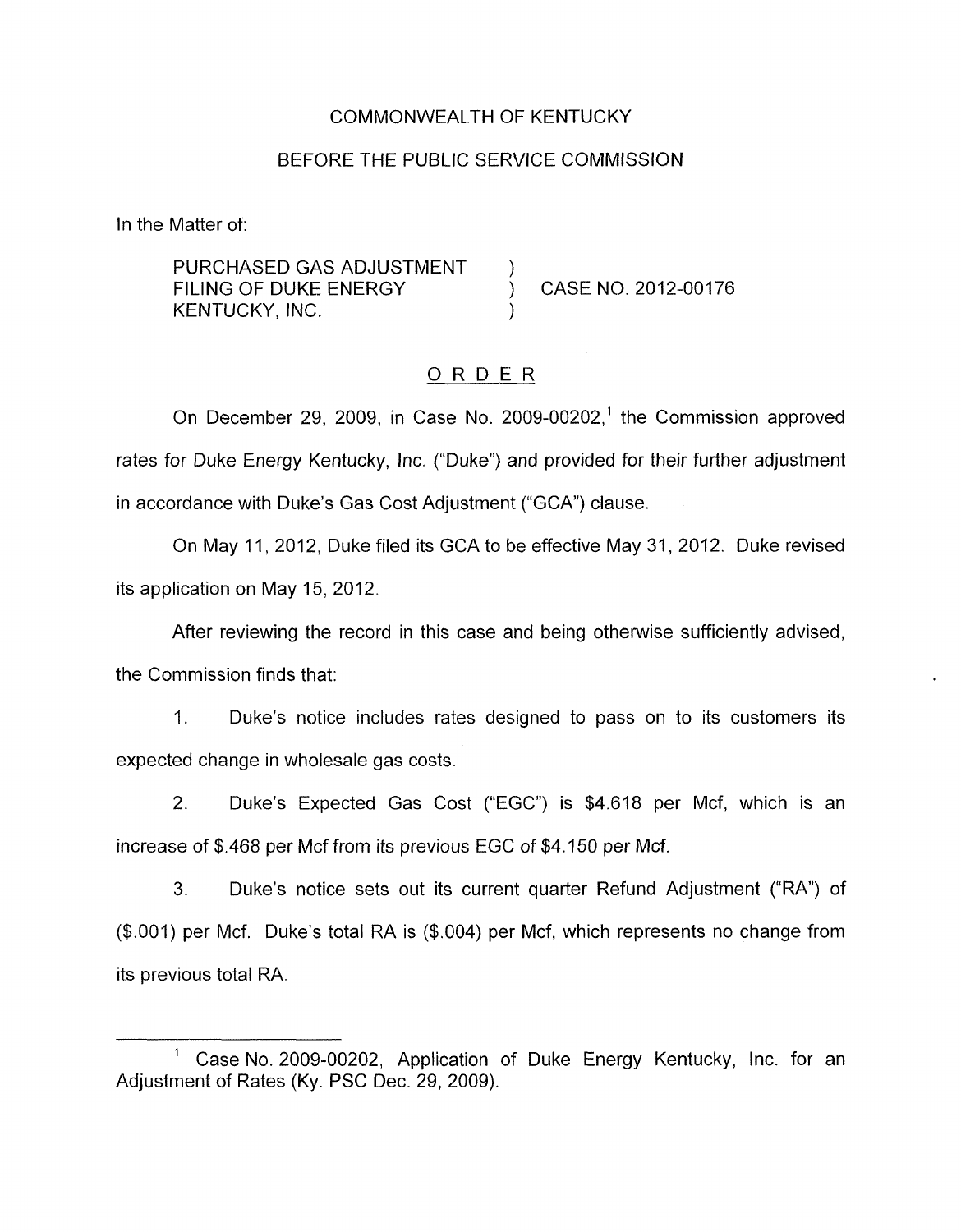4. Duke's notice sets out its current quarter Actual Adjustment ("AA") of (\$.233) per Mcf. Duke's total AA is (\$.329) per Mcf, which represents a decrease of (\$. 195) per Mcf from its previous total AA of (\$. 134) per Mcf.

5. Duke's notice sets out a current quarter Balancing Adjustment ("BA'') of *\$.055* per Mcf. Duke's total BA of \$.048 per Mcf represents an increase of \$.044 per Mcf from its previous total BA of \$.004 per Mcf.

6. Duke's Gas Cost Recovery ("GCR'') rate is \$4.333 per Mcf, which is an increase of \$.317 per Mcf from its previous GCR of \$4.016 per Mcf.

*7.* The rates as proposed by Duke in its revised application and set forth in the Appendix to this Order are fair, just, and reasonable, and should be approved for final meter readings by Duke on and after May 31, 2012.

IT IS THEREFORE ORDERED that:

1. The rates proposed by Duke in its revised application and set forth in the Appendix to this Order are approved for final meter readings on and after May 31, 2012.

Within 20 days of the date of this Order, Duke shall file its revised tariffs with this Commission setting out the rates approved herein and reflecting that they were approved pursuant to this Order. 2.

> By the Commission ⋒ ENTERED MAY 30 2012 KENTUCKY PUBLIC ERVICE COMMISSION

**ATTES** Exec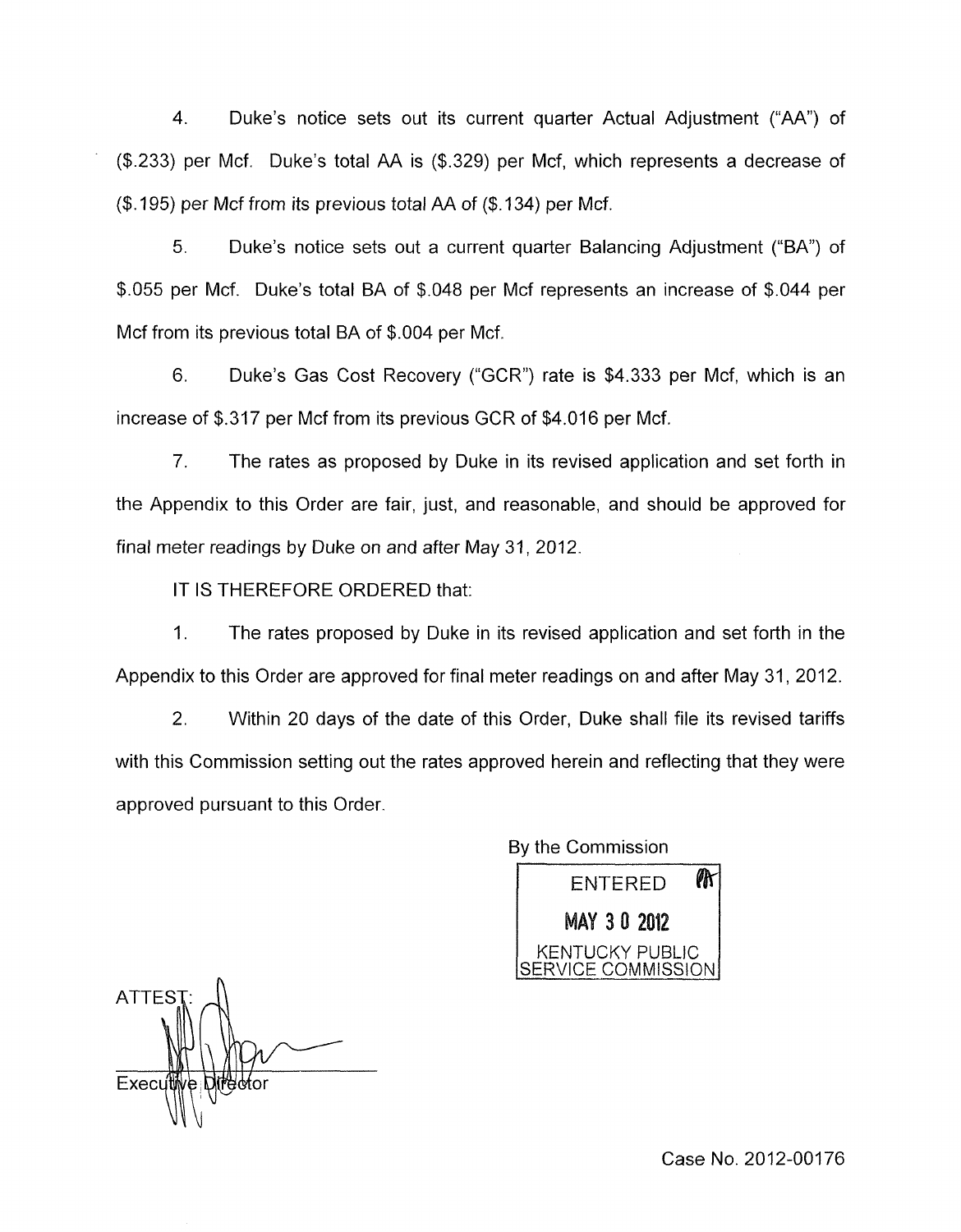### APPENDIX

# APPENDIX TO AN ORDER OF THE KENTUCKY PUBLIC SERVICE COMMISSION IN CASE NO. 2012-00176 DATED 3

The following rates and charges are prescribed for the customers served by Duke Energy Kentucky, Inc. All other rates and charges not specifically mentioned herein shall remain the same as those in effect under authority of the Commission prior to the effective date of this Order.

#### GAS SERVICE RATES

# RATE RS **RESIDENTIAL SERVICE**

|                                                 | <b>Base</b><br>Rate               |      | <b>Gas Cost</b><br>Adjustment | Total<br>Rate |
|-------------------------------------------------|-----------------------------------|------|-------------------------------|---------------|
| Commodity Charge for<br><b>All Ccf Consumed</b> | \$.37213                          | plus | \$.4333                       | \$.80543      |
|                                                 | RATE GS<br><b>GENERAL SERVICE</b> |      |                               |               |
|                                                 | Base<br>Rate                      |      | <b>Gas Cost</b><br>Adjustment | Total<br>Rate |
| Commodity Charge for<br>All Ccf Consumed        | \$.20530                          |      | \$.4333                       | \$.6386       |

## RIDER GCAT GAS COST ADJUSTMENT TRANSITION RIDER

The amount of this charge or (credit) shall be (\$.0285) per 100 cubic feet. This rate shall be in effect during the months of June 2012 through August 2012 and shall be updated quarterly, concurrent with the Company's GCA filings.